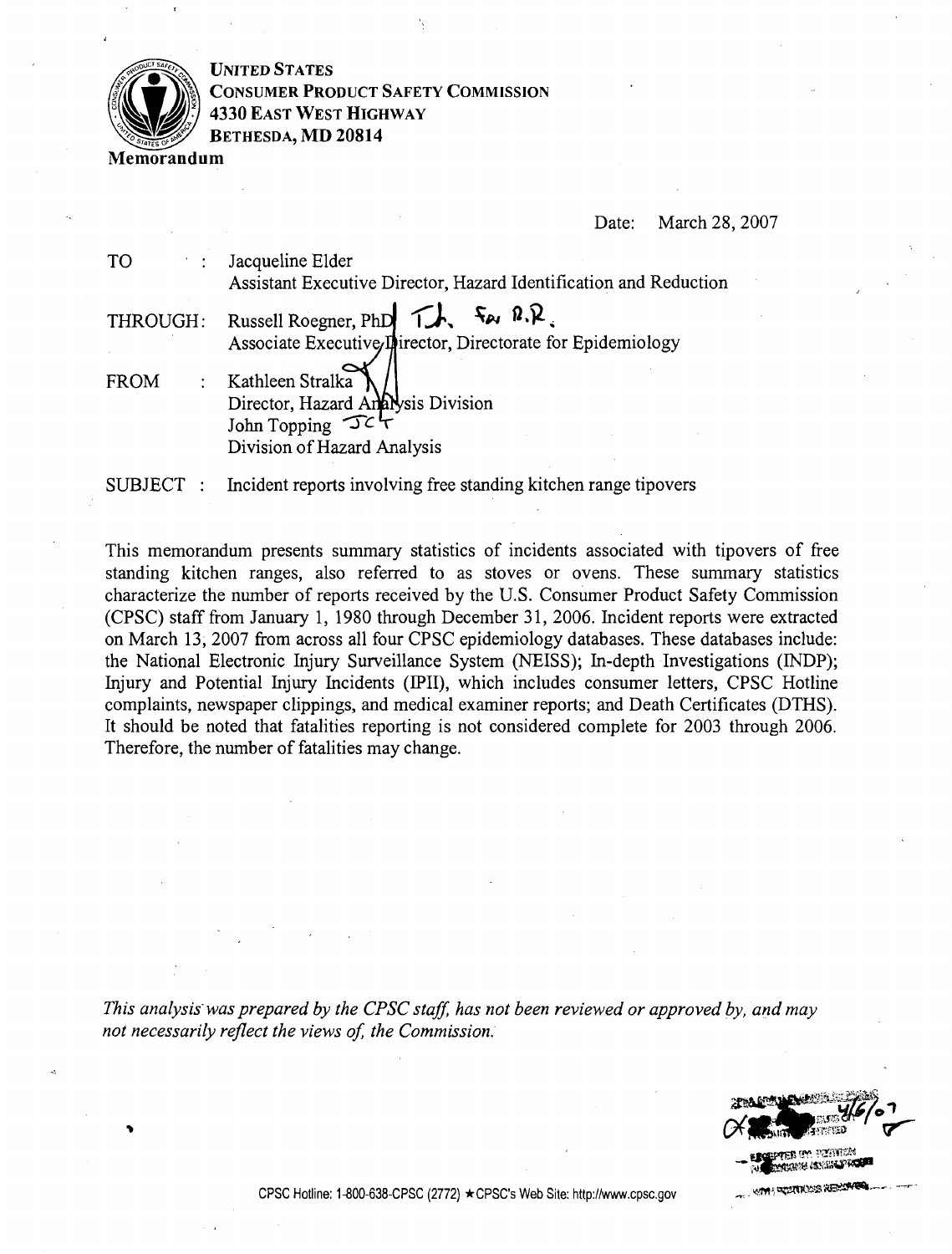## **Summary of Reported Incidents Associated with Range Tipovers\***

|              | <b>Summary of Reported Incidents Associated with Range Tipovers*</b>                                                                                                                                                                                                                                                                                                                                                                                           |                  |                                                                       |
|--------------|----------------------------------------------------------------------------------------------------------------------------------------------------------------------------------------------------------------------------------------------------------------------------------------------------------------------------------------------------------------------------------------------------------------------------------------------------------------|------------------|-----------------------------------------------------------------------|
|              | As of March 13, 2007, CPSC staff was aware of 143 reports of incidents associated with rang<br>ipovers occurring between January 1, 1980 and December 31, 2006. Contained in the 14<br>eports are accounts of 107 incidents. Also included in the 143 reports are in-depth fiel<br>nvestigation reports that CPSC staff produced for 21 incidents and 15 records that report a<br>ncident in two of our epidemiology data sets.                                |                  |                                                                       |
|              | Fable 1 records the number of fatalities and age of decedents as determined from the reports<br>Across the 27 years being reviewed, CPSC staff has reports of 33 fatalities associated with rang<br>ipovers. There are no reported fatalities for 10 of the 27 years. The highest frequency of report<br>vas received in 1993 when five fatalities were reported.<br>Table 1: Number of Reported Fatalities and Age of Decedents Associated with Range Tipover |                  |                                                                       |
| Year         | <b>Reported Fatalities</b>                                                                                                                                                                                                                                                                                                                                                                                                                                     | Cumulative Total | Age of Decedents                                                      |
| 1980         | 2                                                                                                                                                                                                                                                                                                                                                                                                                                                              | $\overline{2}$   | 18 months; 49 yrs                                                     |
| 1981         | $\overline{c}$                                                                                                                                                                                                                                                                                                                                                                                                                                                 | $\overline{4}$   | 3 yrs; 3 yrs                                                          |
| 1982         | 1                                                                                                                                                                                                                                                                                                                                                                                                                                                              | $\overline{5}$   | 71 yrs                                                                |
| 1983         |                                                                                                                                                                                                                                                                                                                                                                                                                                                                | 6                | 2 yrs                                                                 |
| 1984         | 3                                                                                                                                                                                                                                                                                                                                                                                                                                                              | $\overline{9}$   | 51 yrs; 38 yrs; 39 yrs                                                |
| 1985         | $\overline{2}$                                                                                                                                                                                                                                                                                                                                                                                                                                                 | 11               | 39 yrs; adult male                                                    |
| 1986         | $\overline{0}$                                                                                                                                                                                                                                                                                                                                                                                                                                                 | 11               |                                                                       |
| 1987         | $\boldsymbol{0}$                                                                                                                                                                                                                                                                                                                                                                                                                                               | 11               |                                                                       |
| 1988         |                                                                                                                                                                                                                                                                                                                                                                                                                                                                | 12               | 15 months                                                             |
| 1989         | $\mathbf{0}$                                                                                                                                                                                                                                                                                                                                                                                                                                                   | 12               |                                                                       |
| 1990         | 3                                                                                                                                                                                                                                                                                                                                                                                                                                                              | 15               | 60 yrs; 65 yrs; 79 yrs                                                |
| 1991         | $\overline{\mathbf{c}}$                                                                                                                                                                                                                                                                                                                                                                                                                                        | 17               | 15 months; 18 months                                                  |
| 1992         |                                                                                                                                                                                                                                                                                                                                                                                                                                                                | 18               | 2 yrs                                                                 |
| 1993         | 5                                                                                                                                                                                                                                                                                                                                                                                                                                                              | 23               | 20 months; $2 \text{ yrs}$ ; $2 \text{ yrs}$ ; 60<br>$yrs$ ; 60 $yrs$ |
| 1994         | $\boldsymbol{0}$                                                                                                                                                                                                                                                                                                                                                                                                                                               | 23               |                                                                       |
| 1995         | $\overline{0}$                                                                                                                                                                                                                                                                                                                                                                                                                                                 | 23               |                                                                       |
| 1996         | $\overline{0}$                                                                                                                                                                                                                                                                                                                                                                                                                                                 | 23               | $\ddot{\phantom{a}}$                                                  |
| 1997         | $\overline{c}$                                                                                                                                                                                                                                                                                                                                                                                                                                                 | 25               | 3 yrs; adult male                                                     |
| 1998         | $\boldsymbol{0}$                                                                                                                                                                                                                                                                                                                                                                                                                                               | 25               |                                                                       |
| 1999         | $\overline{0}$                                                                                                                                                                                                                                                                                                                                                                                                                                                 | 25               |                                                                       |
|              | 0                                                                                                                                                                                                                                                                                                                                                                                                                                                              | 25               |                                                                       |
|              | $\overline{c}$                                                                                                                                                                                                                                                                                                                                                                                                                                                 | 27               | 23 months; 5 yrs                                                      |
| 2000         |                                                                                                                                                                                                                                                                                                                                                                                                                                                                | 28               | 3 yrs                                                                 |
| 2001         |                                                                                                                                                                                                                                                                                                                                                                                                                                                                |                  |                                                                       |
| 2002         |                                                                                                                                                                                                                                                                                                                                                                                                                                                                |                  |                                                                       |
| 2003         | 2                                                                                                                                                                                                                                                                                                                                                                                                                                                              | 30               |                                                                       |
| 2004<br>2005 | 0                                                                                                                                                                                                                                                                                                                                                                                                                                                              | 30<br>31         | 2yrs; elderly woman<br>22 months                                      |

All 33 fatalities were caused by the victim being trapped under the range that fell on them.

\* This analysis was prepared by the CPSC staff, has not been reviewed or approved by, and may not necessarily *reflect the views of, the Commission.*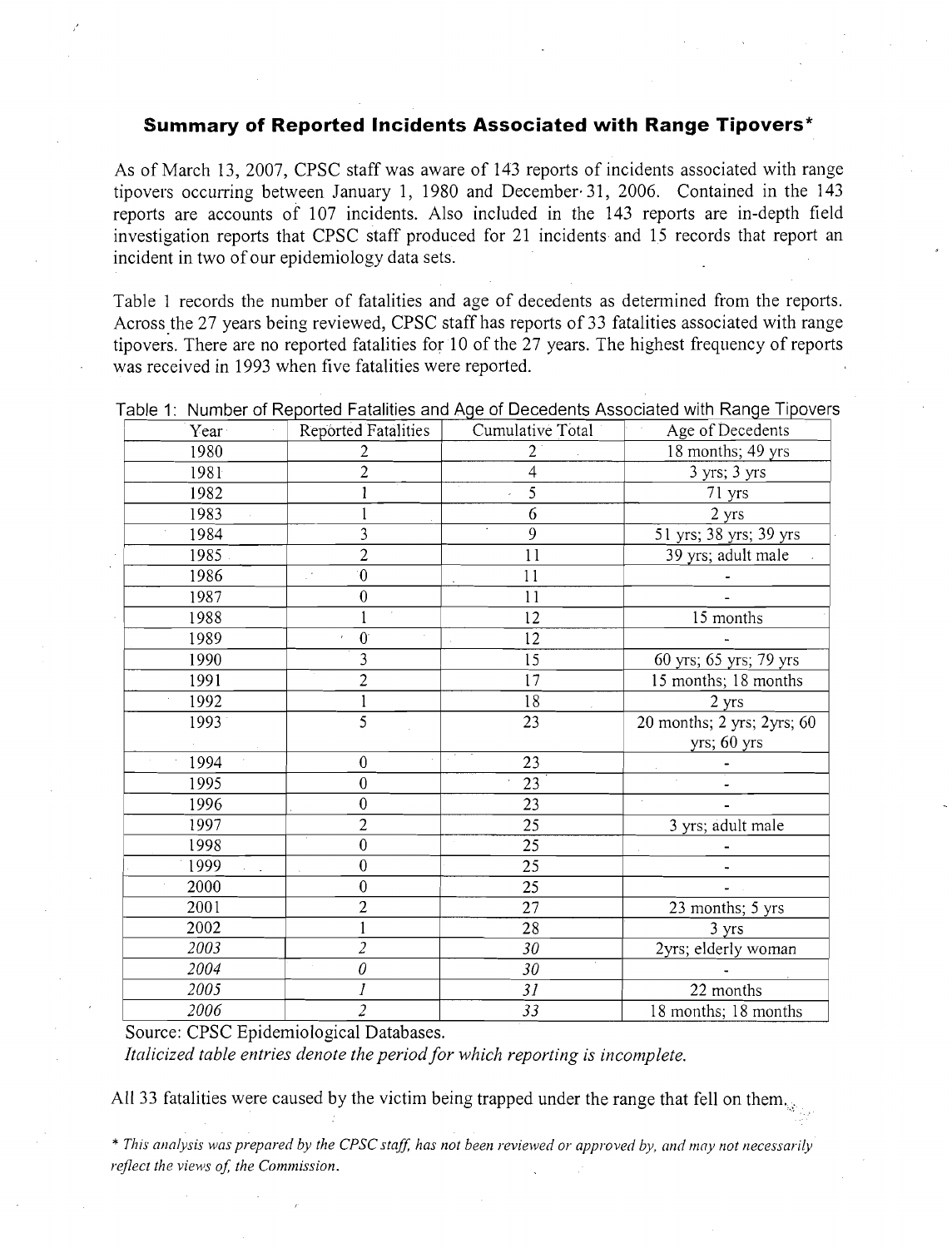Nineteen of the 33 reported fatalities (58 percent) were children. Fourteen decedents (42 percent) were adults. Forty-seven percent of the children whose deaths were associated with range tipovers were younger than 2 years of age. The age of 11 of the adult decedents was reported. Of these 11, six or 55 percent were aged 60 years or more. Due to lags in reporting deaths, fatality frequencies are not considered complete for the period from 2003 through 2006.

Although Table 1 lists 10 years with no reported fatalities, there is only one year, 1995, from which CPSC staff has neither a reported fatality nor a reported injury. Table 2 presents the number of injuries reported, by year, along with the number of fatalities. In addition to the total number of incidents reported by year, Table 2 also indicates those years that CPSC staff received reports from consumers regarding the potential of injury being caused by unsecured ranges.

More than one individual suffered injuries in 15 of the 107 reported incidents. The majority of these incidents involved bums or scalding suffered by several children when the contents of pots on top of the ranges spilled onto them when the range tipped. The majority of injuries, regardless of age, were bums suffered from hot liquids spilled from the pots or pans that tipped when the range tilted.

Table 3 characterizes the frequency of reported incidents, fatalities, and reported injuries that occurred prior to 1991 and 1991 and after. Voluntary standards were revised in 1991.

Only 12 of the 107 reports across the 27 evaluated years indicate either the date the range was manufactured or purchased. Two of the 12 reported incidents occurred prior to 1991 and the remaining 10 occurred during the period from 1991 to 2006. Eight of the reported incidents were associated with ranges that were purchased or manufactured prior to 199 1. All four of the reports associated with tipped over ranges that were manufactured or purchased after 1991 indicate that the range was not secured with brackets.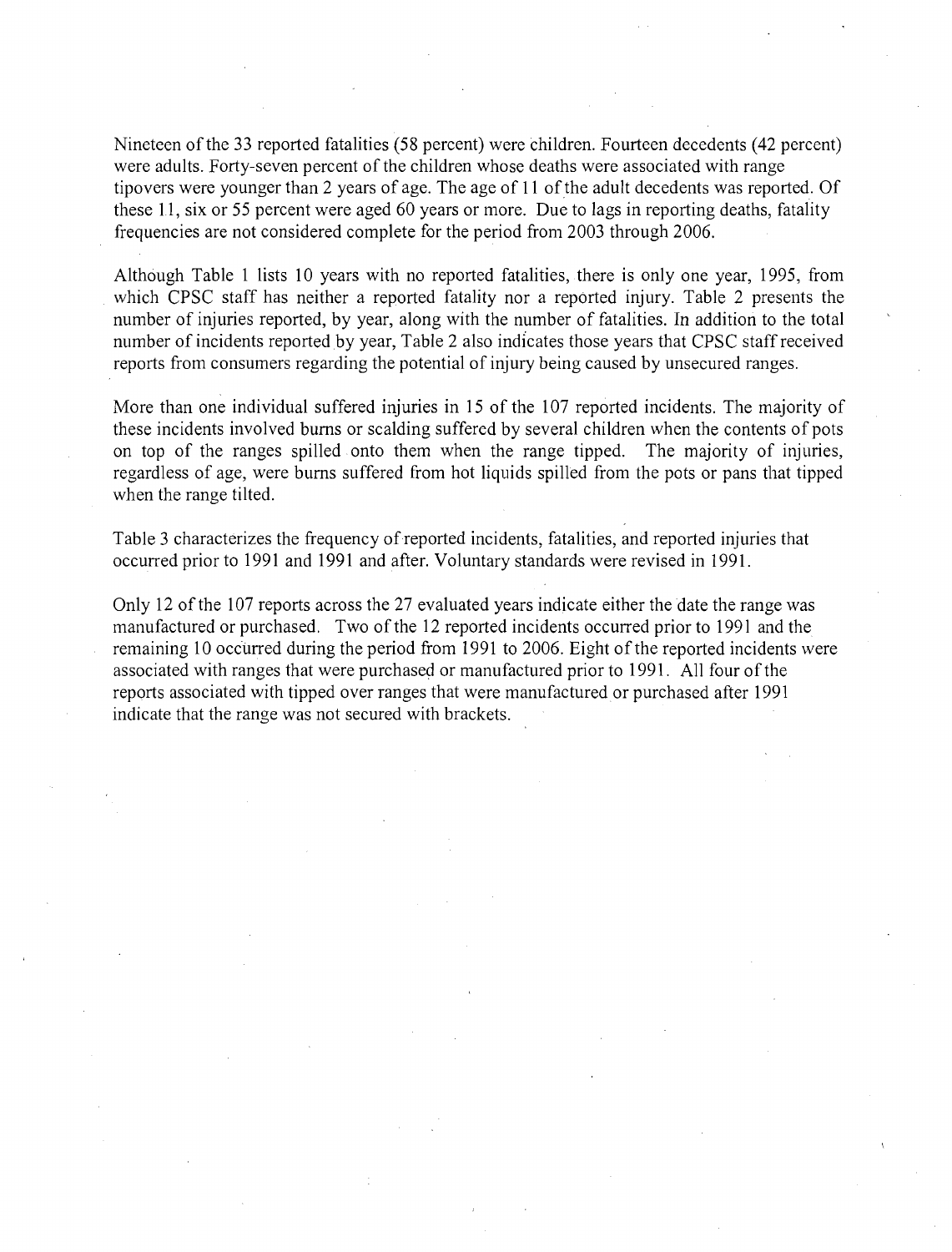| Year                                                          | Reported                                    | Reported        | Reports of                  | <b>Total Reported</b> |
|---------------------------------------------------------------|---------------------------------------------|-----------------|-----------------------------|-----------------------|
| $\frac{1}{2\pi} \frac{1}{2} \frac{1}{4} \frac{1}{2}$<br>그는 무리 | Fatalities                                  |                 | Injuries   Potential Injury | Incidents             |
| 1980                                                          | $\overline{2}$                              |                 |                             | 3                     |
| 1981                                                          | $\overline{2}$                              | 5               |                             | $\overline{7}$        |
| 1982                                                          | 1                                           | 6               |                             | 6                     |
| 1983                                                          | 1                                           | $\overline{2}$  |                             | $\overline{2}$        |
| 1984<br>Î                                                     | 3                                           | 5               |                             | $\overline{7}$        |
| 1985                                                          | $\overline{2}$                              | $\overline{8}$  |                             | 9                     |
| 1986                                                          | $\overline{0}$                              | 3               |                             | $\overline{2}$        |
| 1987                                                          | $\overline{0}$                              | $\overline{2}$  | $\mathcal{L}$               | $\overline{2}$        |
| 1988                                                          | 1                                           | 1               |                             | $\overline{2}$        |
| 1989                                                          | $\overline{0}$                              | 5               |                             | $\overline{3}$        |
| 1990                                                          | 3                                           | $\mathbf{0}$    |                             | $\overline{3}$        |
| 1991                                                          | $\overline{c}$                              | 3               |                             | $\overline{5}$        |
| 1992                                                          |                                             | $\overline{2}$  |                             | $\overline{3}$        |
| 1993                                                          | 5                                           | $\overline{3}$  |                             | $\overline{8}$        |
| 1994                                                          | $\boldsymbol{0}$                            | 3               |                             | $\overline{3}$        |
| 1995                                                          | $\overline{0}$                              | $\mathbf{0}$    |                             | $\overline{0}$        |
| 1996                                                          | $\overline{0}$                              | $\overline{3}$  | ۰                           | $\overline{2}$        |
| 1997                                                          | $\overline{2}$<br>$\mathbb{R}^{d \times d}$ | $\overline{4}$  | $\mathbf 1$                 | 6                     |
| 1998                                                          | $\overline{0}$                              |                 |                             |                       |
| 1999                                                          | $\overline{0}$                              |                 |                             |                       |
| 2000                                                          | $\mathbf{0}$                                |                 | 1                           | $\overline{c}$        |
| 2001                                                          | $\overline{c}$                              | 3               |                             | $\overline{5}$        |
| 2002                                                          | 1                                           | $\overline{3}$  | 1                           | $\overline{3}$        |
| 2003                                                          | $\overline{2}$                              | $\overline{2}$  | $\omega^{-1}$               | $\overline{4}$        |
| 2004                                                          | $\theta$                                    | $\overline{3}$  | $\overline{c}$              | $\overline{4}$        |
| 2005                                                          | $\overline{l}$                              | 5               |                             | $\overline{5}$        |
| 2006                                                          | $\overline{2}$                              | $\overline{9}$  | 1                           | $\overline{g}$        |
| Total                                                         | $\overline{33}$                             | $\overline{84}$ | 6                           | $107\,$               |

## Table 2: The Frequency of Reported Fatalities, Injuries and Incidents By Year Associated with Range Tipovers

Source: CPSC Epidemiological Databases.

*Italicized table entries denote the period for which reporting is incomplete.*